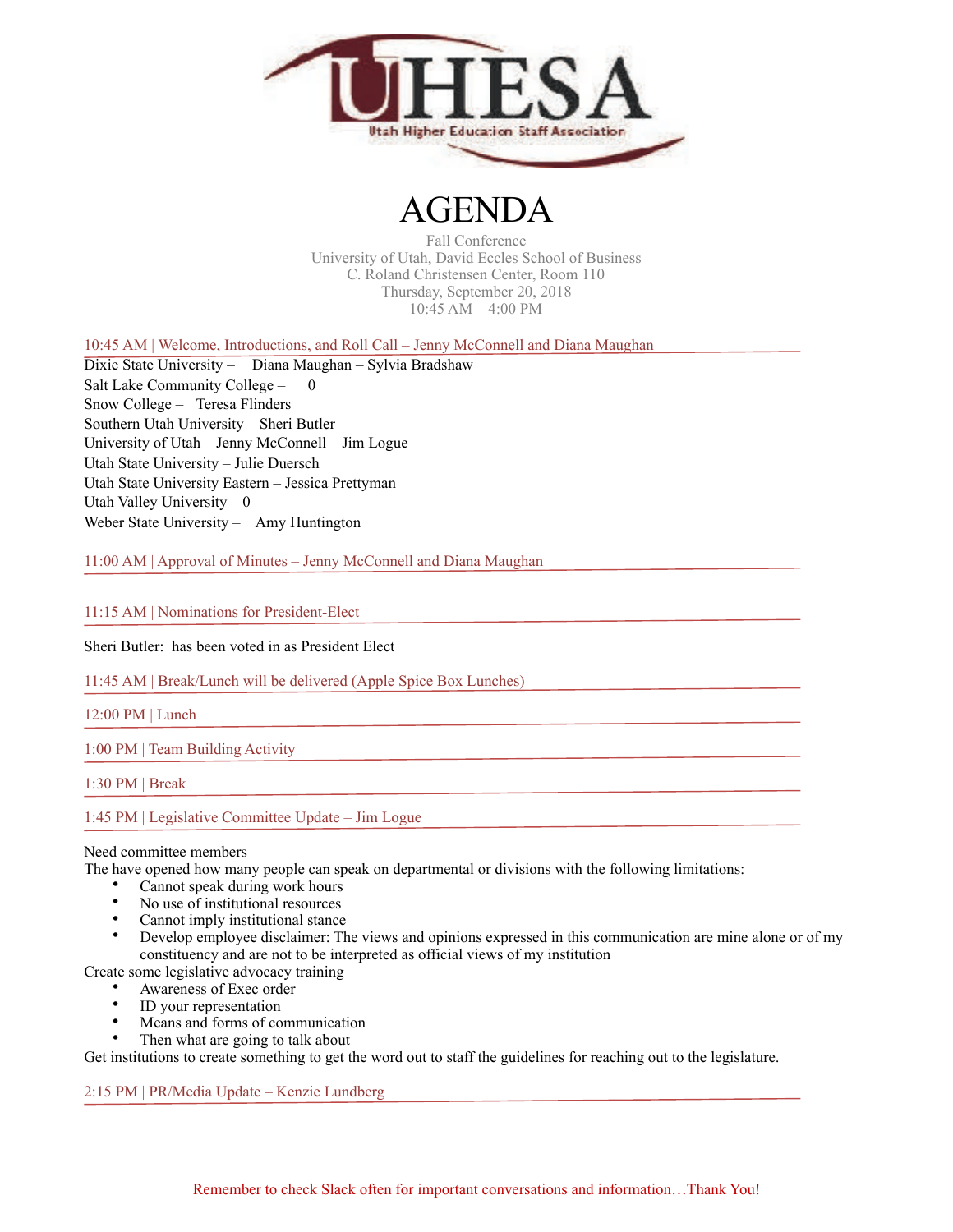

Postponed

### 2:45 PM | Open Discussion/How do we want to communicate task one?

Ideas:

- What has UHESA done for our institutions?
- What have our institution done for UHESA?
- We would like to set some goals and plans to help UHESA becoming more of an impact with both the state similar to USEA.
- Push to have staff members get their degrees.
- Push all institution to offer release time for full time staff to take advantage of tuition reductions.
- Have drop in day care for non-traditional students
- •

Steps for strengthening USHE relationship/partnership and the value UHESA can provide

- What initiative do they have that a line with our goals
	- o Non-traditional students/ Returning students
	- o BFF
	- o In report either in writing or verbal regarding what we are doing to support their initiative to the board of trustees.

What institutions are doing for new staff members?

- Orientations (Weber, SUU)<br>• Online boarding-Staff on ca
- Online boarding-Staff on campus mentoring (Dixie)<br>• Welcome Committee (Dixie)
- Welcome Committee (Dixie)<br>•  $HP_$ Comit to retain staff
- $HR$  Comit to retain staff<br>  $\circ$  Staff Turn Over
	- Staff Turn Over
		- Who left Campus
			- Who moved to a different position

3:30 PM | Finalize President-Elect Nominations/Elect/Adjourn

Misc:

There is interest in why people are leaving the institution, moving within the institution, and if there is an increase numbers.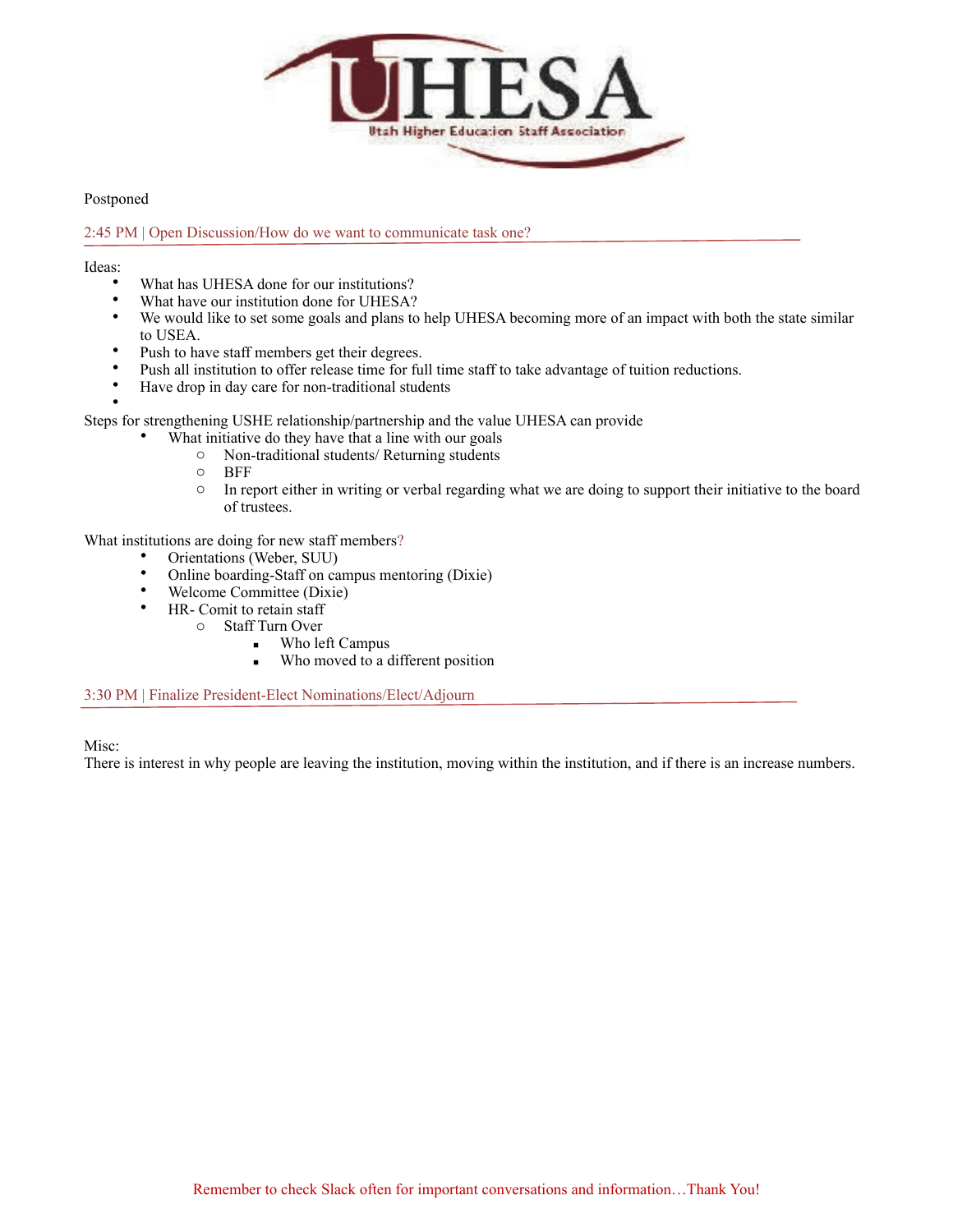

# AGENDA

Fall Conference University of Utah, David Eccles School of Business C. Roland Christensen Center, Room 110 Friday, September 21, 2018 8:30 AM – 1:30 PM

8:30 AM | Lite Breakfast, Welcome and Roll Call – Jenny McConnell and Diana Maughan

Dixie State University – Sylvia Bradshaw-Diana Maughan Salt Lake Community College – 0 Snow College – Teresa Flinders Southern Utah University –Sheri Butler University of Utah – Jenny McConnell- Jim Logue Utah State University – Julie Duersch Utah State University Eastern – Jessica Prettyman Utah Valley University – Shalece Nuttall Weber State University – Amy Huttington

### 9:00 AM | Treasurers Updates and Dues – Nathan Gerber

Received dues from:

UVU Weber USU **SUU** Dixie

Possibly move to non-profit organization with own bank account. Vote to put in on the next meeting agenda. Nathan, wasn't here so we did not get balance information.

9:15 AM | BFF Committee Update – Amy Huntington

Discontinue the BFF program Take out the referral form Keep links and video Rename once they have name at USHE Identify the person who that is their job and have them be the go to for the referral. Just put the link to this person on the page.

9:45 AM | Discuss Communication Plan and Set Deadlines/SWAG EXCHANGE